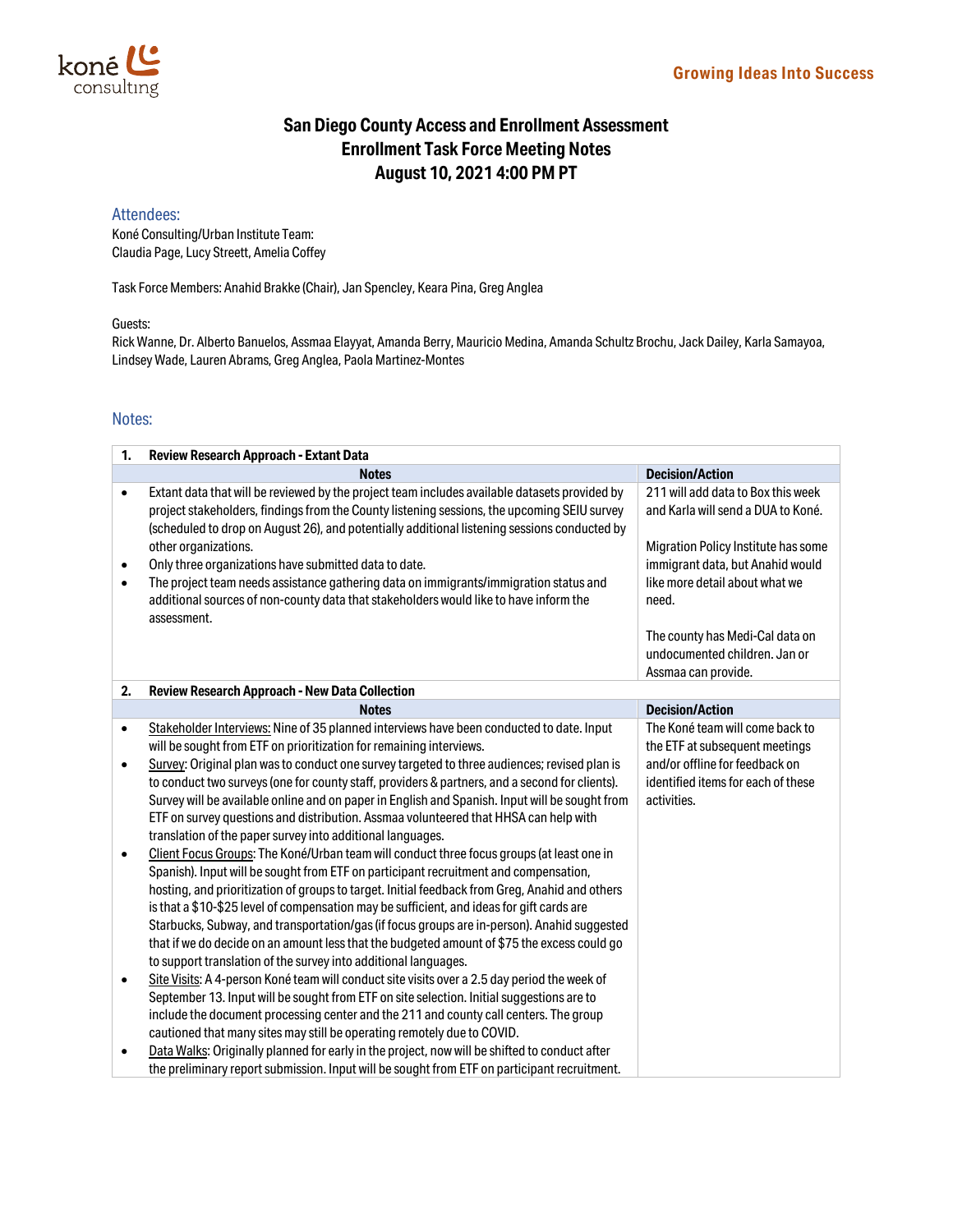# **Growing Ideas Into Success**



| <b>Stakeholder Interview Input</b><br><b>Notes</b><br>Nine of 35 interviews have been conducted so far.<br>Input is needed on the second round of 8 interviews.<br>Meeting participants identified the following key constituencies as first priorities:<br>Legal Aid (Jack Dailey and staff)<br>-<br>Health Center Partners of Southern California - HCP (Lauren Abrams)<br>-<br>Jewish Family Services - they support immigrants, refugees, unsheltered,<br>-<br>behavioral health (Greg will send a contact)<br>Catholic Charities (SSRB member, serves CAPI recipients unsheltered, immigrants)<br>-<br>Hospitals - Hospital Association of San Diego and Imperial Counties (Lindsey<br>-<br>Wade)<br>College students - can do one session with these groups:<br>-<br>UCSD - Alicia Magallanes (a1magallanes@ucsd.edu)<br>$\circ$<br>MiraCosta College - Bea Palmer at MiraCosta College<br>$\circ$<br>(bpalmer@miracosta.edu)<br>Rural<br>$\overline{\phantom{0}}$<br>San Ysidro Health Center<br>$\circ$<br>Seniors - Sharing Seniors (Greg will send a request to them, would like a blurb<br>-                                                                                                                                                                                                                                                                                                                                                   | <b>Decision/Action</b><br>Greg will provide recommended<br>contacts at Jewish Family Services<br>and Sharing Seniors. Koné will<br>send Greg a project blurb with<br>overview of interview questions.<br>Rick will provide recommended<br>FRC manager contacts.                                                                                                                        |
|-----------------------------------------------------------------------------------------------------------------------------------------------------------------------------------------------------------------------------------------------------------------------------------------------------------------------------------------------------------------------------------------------------------------------------------------------------------------------------------------------------------------------------------------------------------------------------------------------------------------------------------------------------------------------------------------------------------------------------------------------------------------------------------------------------------------------------------------------------------------------------------------------------------------------------------------------------------------------------------------------------------------------------------------------------------------------------------------------------------------------------------------------------------------------------------------------------------------------------------------------------------------------------------------------------------------------------------------------------------------------------------------------------------------------------------------------------------|----------------------------------------------------------------------------------------------------------------------------------------------------------------------------------------------------------------------------------------------------------------------------------------------------------------------------------------------------------------------------------------|
|                                                                                                                                                                                                                                                                                                                                                                                                                                                                                                                                                                                                                                                                                                                                                                                                                                                                                                                                                                                                                                                                                                                                                                                                                                                                                                                                                                                                                                                           |                                                                                                                                                                                                                                                                                                                                                                                        |
| about the project with an overview of the interview questions)<br>Meeting participants also identified additional constituencies as high priorities:<br>Housing/Homelessness<br>-<br>Housing Coalition - Mehrsa Imani<br>$\circ$<br>Home Start (assist with Medi-Cal, CalFresh, CalWORKS; highly<br>$\circ$<br>recommended by the group)<br>Homeless Regional Task Force (Greg will send a contact)<br>$\circ$<br>Tribal organization(s)<br>Southern Indian Health Center<br>$\circ$<br>See HCP above - they serve a large tribal population; they will be doing a<br>$\circ$<br>listening session with their enrollment group and will share findings<br>FRC Managers (Rick will provide contacts)<br>-<br>Refugees<br>-<br>International Rescue Committee - IRC (Ross Fackrell - Resettlement<br>$\circ$<br>Supervisor at IRC, ross.fackrell@rescue.org, 619-200-7914)<br>Somali Family Services (also CalFresh and an ethnic-based organization)<br>$\circ$<br>CAPI recipients (see Catholic Charities and IRC above, both serve CAPI recipients)<br>$\qquad \qquad -$<br>Food banks (out-stationed EWs) - combined interview with:<br>San Diego Food Bank (Vanessa Ruiz and Shelly Parks)<br>O<br>Feeding San Diego (Dana Henderson and team)<br>People with Disabilities<br><b>Disability Rights Center - DRC</b><br>$\circ$<br>Legal Aid can also speak to this population<br>$\circ$<br>State Agencies - CDSS and DHCS<br>$\overline{\phantom{a}}$ |                                                                                                                                                                                                                                                                                                                                                                                        |
| <b>Review Enrollment Channels</b>                                                                                                                                                                                                                                                                                                                                                                                                                                                                                                                                                                                                                                                                                                                                                                                                                                                                                                                                                                                                                                                                                                                                                                                                                                                                                                                                                                                                                         |                                                                                                                                                                                                                                                                                                                                                                                        |
|                                                                                                                                                                                                                                                                                                                                                                                                                                                                                                                                                                                                                                                                                                                                                                                                                                                                                                                                                                                                                                                                                                                                                                                                                                                                                                                                                                                                                                                           | <b>Decision/Action</b>                                                                                                                                                                                                                                                                                                                                                                 |
| to access and enroll in public benefits in San Diego County and asked for ETF review<br>and input.<br>Input included:<br>$\bullet$<br>During COVID, a lot of application assistance has been over the phone vs. in-                                                                                                                                                                                                                                                                                                                                                                                                                                                                                                                                                                                                                                                                                                                                                                                                                                                                                                                                                                                                                                                                                                                                                                                                                                       |                                                                                                                                                                                                                                                                                                                                                                                        |
|                                                                                                                                                                                                                                                                                                                                                                                                                                                                                                                                                                                                                                                                                                                                                                                                                                                                                                                                                                                                                                                                                                                                                                                                                                                                                                                                                                                                                                                           | Undocumented immigrants<br><b>Notes</b><br>The Koné team presented an initial overview of the enrollment channels clients can use<br>$\bullet$<br>person and stakeholders hope that will be able to continue.<br>The county's mobile enrollment van was only used for enrollment a few times<br>-<br>before it was temporarily repurposed to support COVID services. A second van will |